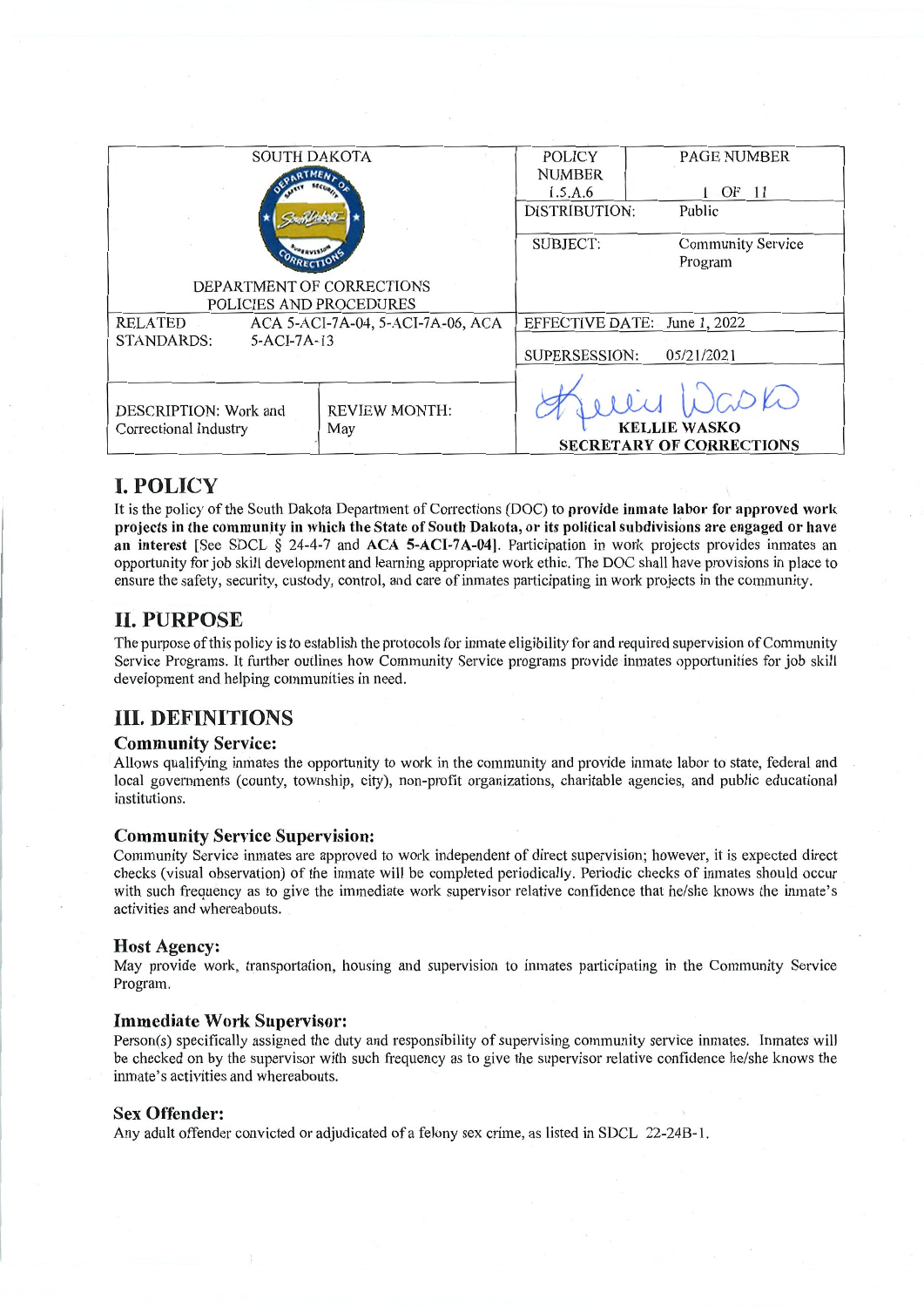| SECTION                        | <b>SUBJECT</b>            | P <sub>O</sub><br><b>LICV</b><br>റ $\epsilon$ | $2$ of $1^\circ$<br>Page. |
|--------------------------------|---------------------------|-----------------------------------------------|---------------------------|
| Work and Correctional Industry | Community Service Program | 1.O.A.0                                       | Effective:                |
|                                |                           |                                               | 06/01/2022                |

# **IV PROCEDURES**

### **1. Community Service Projects:**

- A. Inmates assigned to community service will not be used for structure demolition work. However, inmate labor may be used for clean-up tasks following the demolition of a structure, removing items from the structure, or for renovation projects.
- B. Procedures for using inmate labor to clean-up following a natural disaster are contained in DOC policy 1.3.B.5 *Deployment to a Natural Disaster*.

### **2. Inmate Eligibility:**

- A. Inmates participating in community service must be classified as minimum (MN) custody level. Inmates classified as MN custody through use of "exceptional" actual risk behavior are not eligible, unless approved by the Warden.
- B. Inmates with an active felony warrant, pending felony charge, pending sentencing document for additional felony convictions, or a felony hold/detainer, as noted in the Holds / Warrants / Detainers Module in the adult Comprehensive Offender Management System (COMS) are not eligible. Inmates will have a new National Crime Information Center (NCIC) report ran before eligibility for community service.
	- 1. All inquiries concerning warrants, charges, holds, detainers will be referred to central records staff for clarification and direction.
	- 2. Central records staff will immediately notify the inmate's Case Manager any time an active felony warrant, pending felony charge or pending sentencing documents for an additional felony conviction is discovered.
- C. Minimum custody inmates approved to work on DOC firefighting crews must first successfully complete the wildland fire suppression training, as defined in the Memorandum of Understanding (MOU) between the Department of Agriculture, Wildland Fire Division and DOC.
- D. Sex offenders will not participate in community service.
- E. Inmates currently serving time for a violent crime, accessory to a violent crime, or who have been convicted of a violent crime in the past, will not participate in community service.
- F. Inmates with a current booking for committing, attempting to commit or conspiracy to commit, solicitation, or aiding and abetting or accessory to any of the following crimes will not participate in community service:
	- 1. Enticing Away a Child;
	- 2. Removal of Child from the State;
	- 3. Stalking of a Child 12 or Younger;
	- 4. Violation of a Drug Free Zone;
	- 5. Distribution of Drugs/Controlled Substance/Flunitrazepam to a Minor;<br>6. Child Abuse;
	- Child Abuse;
	- 7. Permitting Physical or Sexual Abuse of a Child; or Indecent Exposure Involving a Child under 13.
- G. Inmates who are work release, institutional support or previous community service violators are ineligible for community service for a minimum of thirty (30) days and up to 90 days from the date they were removed/terminated from the respective program.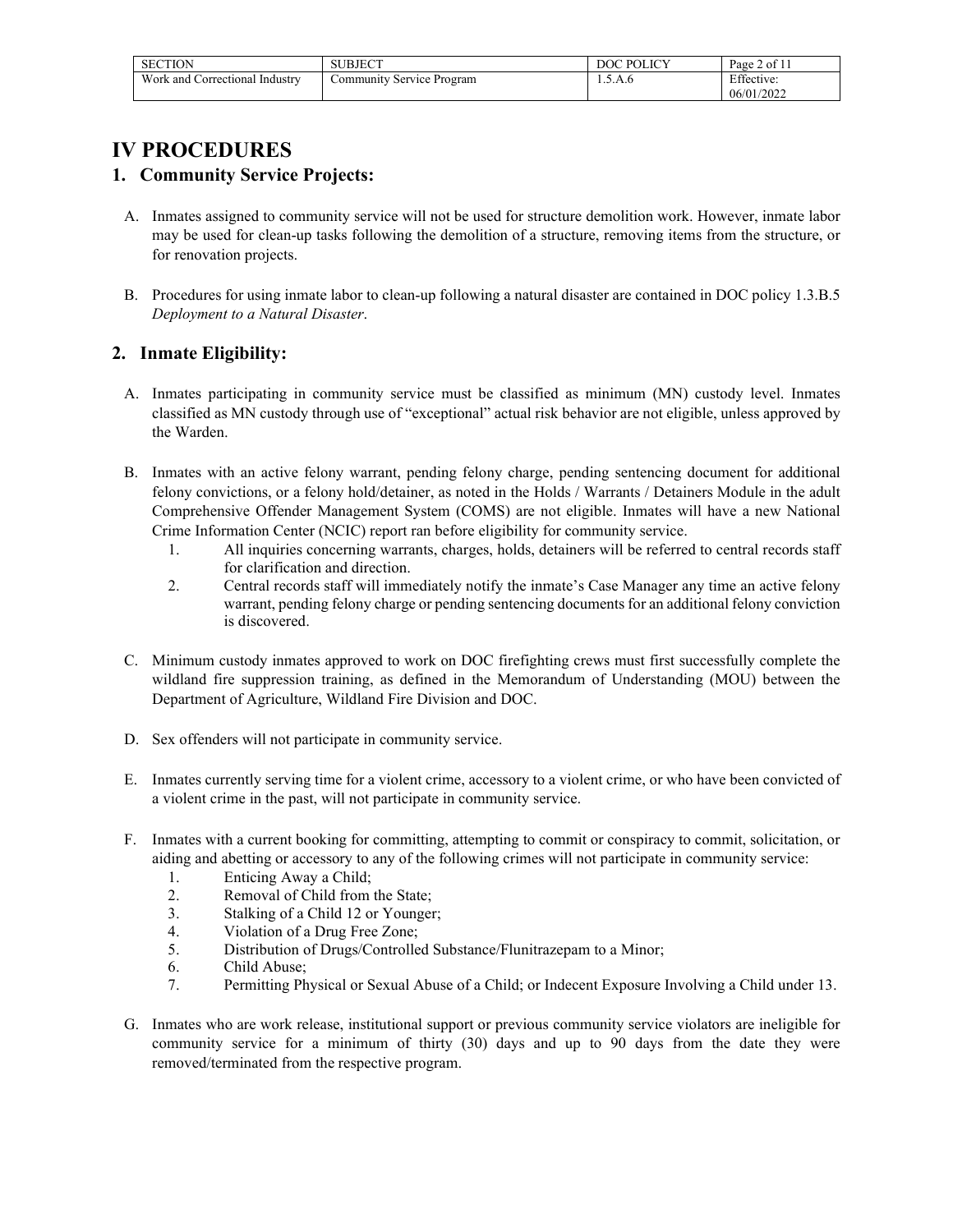| <b>SECTION</b>                    | <b>SURIECT</b><br>$\sim$ UBJEU. | POLICY<br>DOC | $^{\circ}$ of $11$<br>Page |
|-----------------------------------|---------------------------------|---------------|----------------------------|
| Work and<br>Correctional Industry | Service Program<br>.ommunity    | 1.0.A.0       | Effective:                 |
|                                   |                                 |               | 06/01/2022                 |

- H. Inmates are not entitled to participation in community service. No inmate has an implied right or expectation to participate in any specific program (See SDCL § 24-2-27). Neither this policy nor its application may be the basis for establishing a constitutionally protected liberty, property, or due process interest.
- I. For the purpose of this policy, inmates with a disability, who with or without reasonable accommodation are otherwise eligible to participate in community service and can perform the essential functions of the community service job assignment and required duties, may be assigned to a community service job.
- J. Inmates with a No Work/Volunteer Only designation, as noted in COMS (booking, aliases, and other identifiers), will not be approved for community service, unless the inmate agrees to work without pay/volunteer. If the inmate does not wish to volunteer, the inmate will not be assigned community service.

### **3. Inmate Conduct and Rules for Community Service:**

- A. Rules governing the Community Service Program apply to all participating inmates, regardless of whether the inmate is housed at a host agency or a DOC facility (See Attachment 1 - Community Service Acknowledgment of Rules).
	- 1. When an inmate is being considered for Community Service, Unit staff will meet with the inmate to review community service rules and will scan signed copies of the Community Service Acknowledgement of Rules form into COMS, under institutional activities.
- B. Inmates assigned to a host agency are subject to the rules of the host agency. Host agency rules directing inmate conduct may not be less restrictive than the DOC General Host Agency Rules for Community Service Work Projects (See Attachment 2). In the case the DOC rule is more restrictive, the DOC rule shall prevail over the host agency rule, unless an exception is granted by the Warden or designee to utilize the host agency rule.
- C. The use and/or possession of weapons, alcohol, tobacco products, narcotics, synthetic drugs, illegal drugs, and medications not prescribed or approved for the inmate, is strictly prohibited.
	- 1. Inmates may be tested for alcohol or drug use at any time, in accordance with DOC policy 1.3.A.8 *Offender Drug Testing, Sanctions & Treatment*.
	- 2. Inmates testing positive for drug or alcohol use, or those who refuse to comply with applicable rules, may be removed from the Community Service Program and are subject to disciplinary action.
- D. Inmates may operate a vehicle while performing community service work, in accordance with DOC policy 1.5.A.8 *Inmate Operation of Vehicles*.
- E. An inmate, their possessions, property and assigned areas/space, i.e., lockers, equipment, drawers, desks, toolboxes, storage closets, are subject to search at any time.
- F. Inmates permitted access to computers for community service work are subject to the rules and procedures contained within DOC policy 1.5.A.7 Inmate Use of Computers.
- G. Inmate housing assignments to a host agency. A housing plan is required and will be approved by the Warden or designee when inmates are housed off site for community service assignment. A plan is not required if the offenders are placed in a county jail.
- H. State issued clothing, footwear, and equipment.
	- 1. Community service inmates will be issued standard DOC inmate clothing and footwear, appropriate for the work conditions.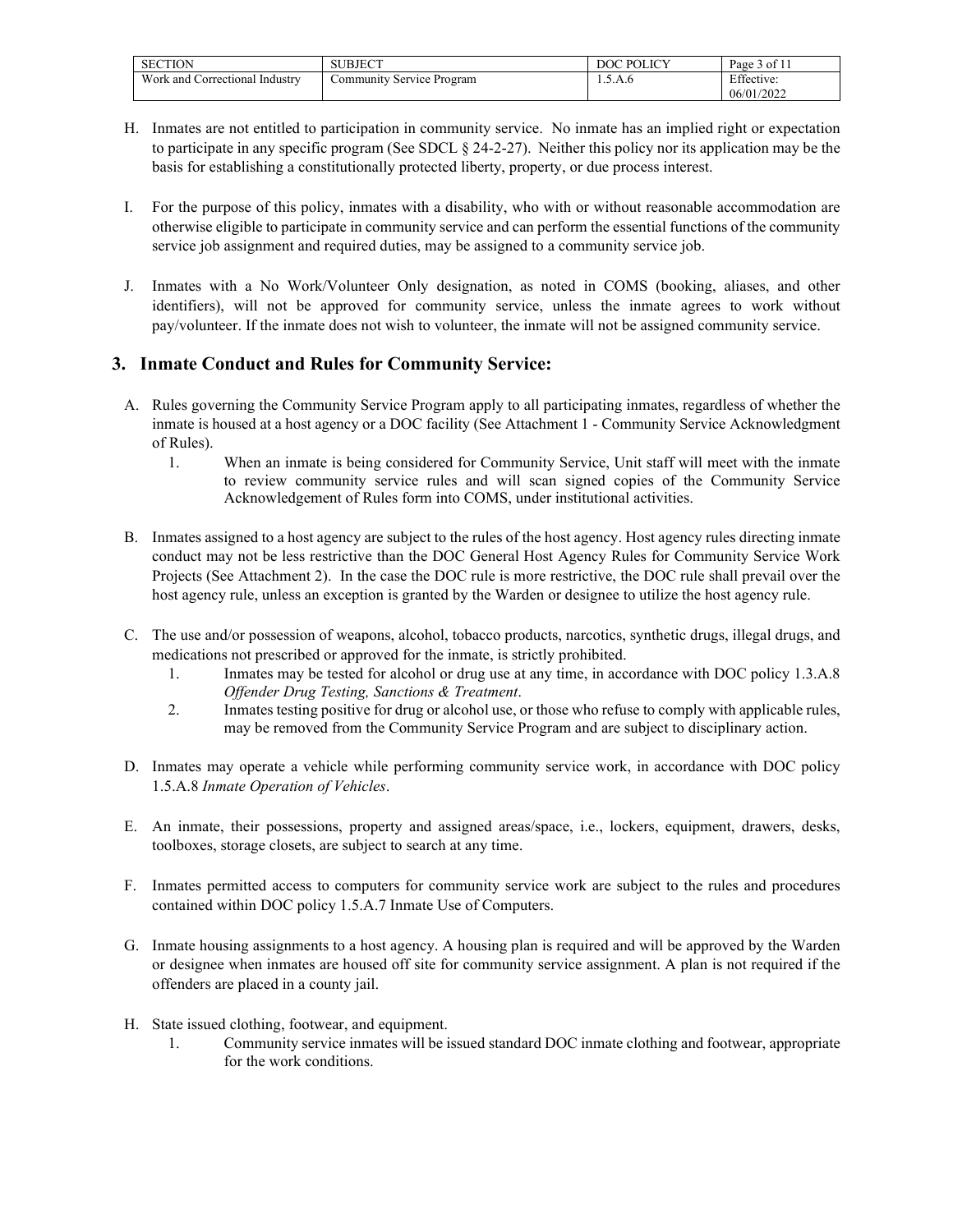| <b>SECTION</b>                    | UBJECT<br>эU                        | POLICY<br>DОC               | Page 4 of 1 |
|-----------------------------------|-------------------------------------|-----------------------------|-------------|
| Work and<br>Correctional Industrv | Service Program<br><b>Community</b> | А<br>$\ldots \ldots \ldots$ | Effective:  |
|                                   |                                     |                             | 06/01/2022  |

- 2. Protective clothing, footwear and safety equipment will be furnished to inmates, as determined necessary by the host agency, employer, or supervisor. Protective clothing, footwear and safety equipment issued to the inmate will be appropriately worn and used by inmates, as instructed.
- I. Inmate access to telephones, tablets, visits, correspondence, commissary, and inmate banking system while participating in community service will generally be directed by the applicable DOC policy*.*
- J. Inmates violating DOC rules are subject to disciplinary action, including removal from the community service program. Inmates have no right to reassignment to any community work assignment from which they removed/released. Inmates have no right to continued placement within a particular community work assignment.

#### **4. Inmate Compensation:**

- A. Inmates will be paid wages for work completed, in accordance with DOC policy and SDCL § 24-4-9. It is the policy of the State of South Dakota that each inmate of a DOC facility shall be employed or work in some productive capacity if there is a suitable work situation. Any inmate may be required to work without compensation as a condition of confinement (See SDCL § 24-2-30).
- B. Inmates receiving wages for work completed must have a valid Social Security number assigned by the Social Security Administration. This must be verified by unit staff (See DOC policy 1.5.A.1 *Inmate Work Assignments and Pay*).
- C. Wages paid to the inmate shall be direct deposited into the inmate's institutional sub-accounts, in accordance with DOC policy 1.1.B.2 *Inmate Accounts and Financial Responsibility*. Inmates have no right to participate in community service and no right to the full amount of wages earned. Appropriate and reasonable deductions and obligation disbursements shall be applied against wages earned.
- D. Records showing the total number of days and hours worked by an inmate will be maintained by the assigned work supervisor or host agency. The record shall be turned over the DOC to ensure **inmates are appropriately compensated** [**ACA 5-ACI-7A-13**]. **Work hours and breaks offered to inmates will be approximate to those provided to workers in the community assigned to similar work tasks/duties [ACA 5-ACI-7A-06]**. Timesheets will be retained for three (3) years

### **5. Host Agency Eligibility:**

- A. State, federal, and local government, non-profit organizations, charitable agencies, public educational institutions, may apply for inmate labor/ community service by contacting the DOC.
- B. Inquiries regarding the Community Service Program will be referred to the Warden, Associate Warden, Program Manager, and Unit Director of the local minimum custody unit.
	- 1. For-profit businesses may not receive inmate labor through the Community Service Program but may be referred to the Work Release Program.
- C. Host agencies and individual recipients of community service must agree to comply with all guidelines of the program, as depicted in the Community Service General Host Agency Rules (See Attachment 2). Host agencies or individuals are responsible for providing a safe and secure work environment, which shall include providing sufficient supervision of inmates.
	- 1. Only immediate work supervisors directly responsible for the supervision of inmates are required to sign the Community Service General Host Agency Rules.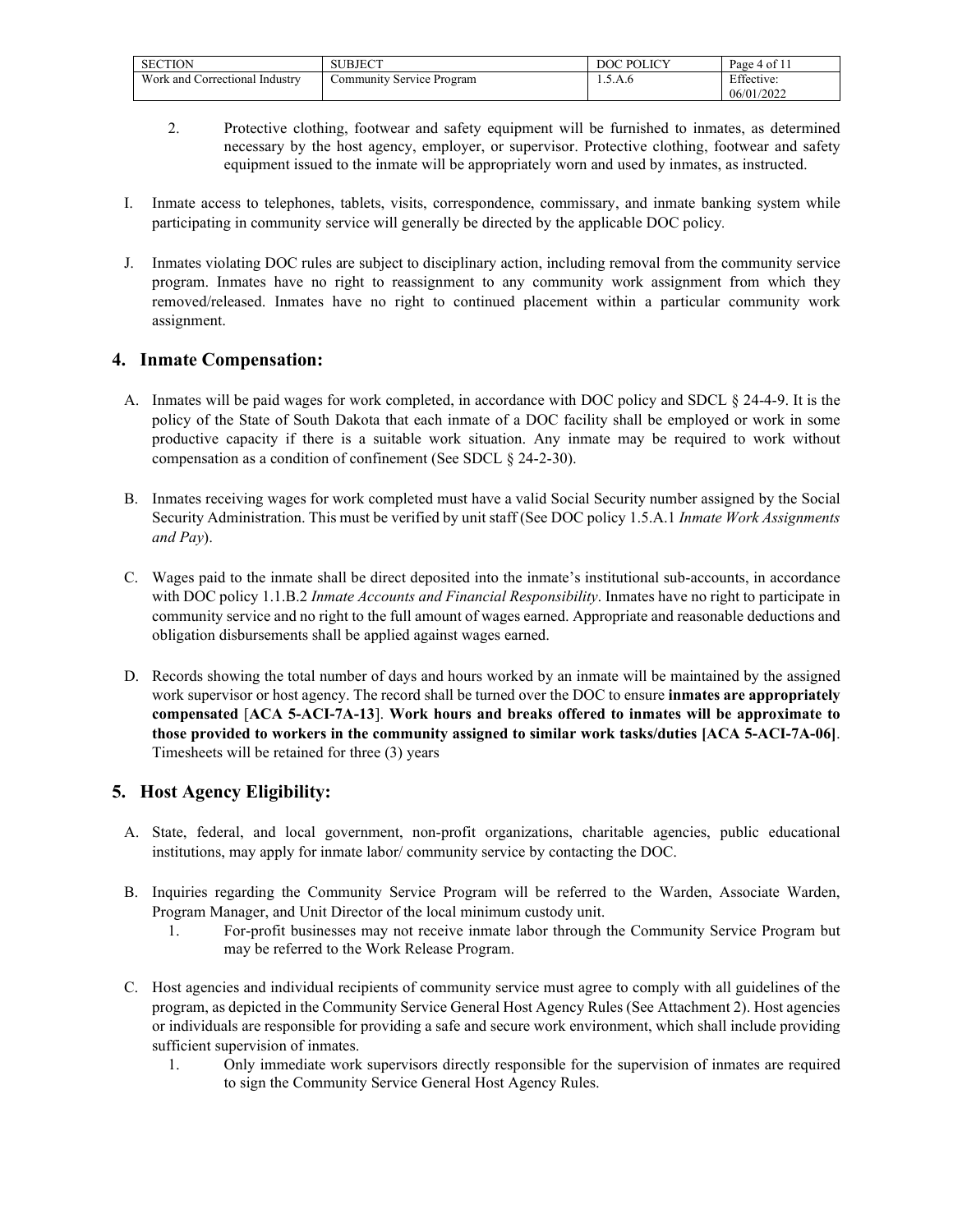| <b>SECTION</b>                               | SUBJECT                                          | DOC POLICV    | $^{\circ}$ 1<br>Page<br>$\gamma$ of 1. |
|----------------------------------------------|--------------------------------------------------|---------------|----------------------------------------|
| Work and <b>v</b><br>l Correctional Industry | <sup><i>I</i></sup> Service Program<br>ommunity/ | А<br>1.3.71.0 | Effective:                             |
|                                              |                                                  |               | 06/01/2022                             |

- 2. A copy of the signed Community Service General Agency Rules will be kept on file, and readily available upon request, by the unit coordinator. The copy may be recorded electronically. The records will be kept for three (3) years.
- D. Host agencies must abide by all applicable state, federal and local laws. The host agency shall conform to all mandatory employee health and safety requirements and standards regulating and applying to their business/service.
- E. Inmates may not be employed/assigned in any capacity or to any position which may afford access to Social Security numbers or other confidential personal identification information (not accessible within the public domain).
- F. Host agencies or individual recipients of community service who fail or refuse to comply with guidelines of the Community Service Program, may be terminated from the program.
- G. If the host agency is a private, non-profit agency, all immediate work supervisors assigned to supervise inmates must consent to a criminal background check (NCIC III). Checks will be completed by trained and approved DOC security staff (See Attachment 4).
	- 1. The senior security officer will determine if a supervisor's criminal background is acceptable to supervise inmates.
	- 2. Any person whose duties include supervision of community service inmates is considered to be an "immediate work supervisor".
- H. A host agency must be able to provide a minimum of two (2) approved immediate work supervisors. Exceptions may be requested by contacting the Warden or designee.
- I. Immediate work supervisors must be at least twenty-one (21) years of age. Exceptions may be granted by the Warden or designee.

### **6. Host Agency Supervision of Inmates:**

- A. Immediate work supervisors must take part in, and complete, the DOC Working with Inmates training prior to supervising community service inmates.
	- 1. Immediate work supervisors are required to take part in the training on an annual basis, or as directed by the Unit Manager/Director of the respective unit. Supervisors may be required to complete a "refresher" course if concerns involving work site safety, security or supervision of assigned inmates are identified.
	- 2. Questions regarding the required training may be directed to the Unit Manager/Director, or Warden.
	- 3. Former inmates must be off supervision at least three (3) years.
- B. Inmates are required to be under the supervision of a host agency immediate work supervisor during work hours.
	- 1. The host agency is responsible for notifying the DOC as soon as possible if no supervisors are available when an inmate is present. The DOC will make arrangements for unsupervised inmates to be returned to the institution.
	- 2. Inmate access to the community is limited to approved and authorized community service-related purposes.
	- 3. The DOC may discontinue sending inmates to any host agency that repeatedly violates the requirements and rules of the community service program.
		- a. The Unit Director/Manager and Warden will be notified if inmates are removed from a host agency for lack of proper supervision or repeated rule violations.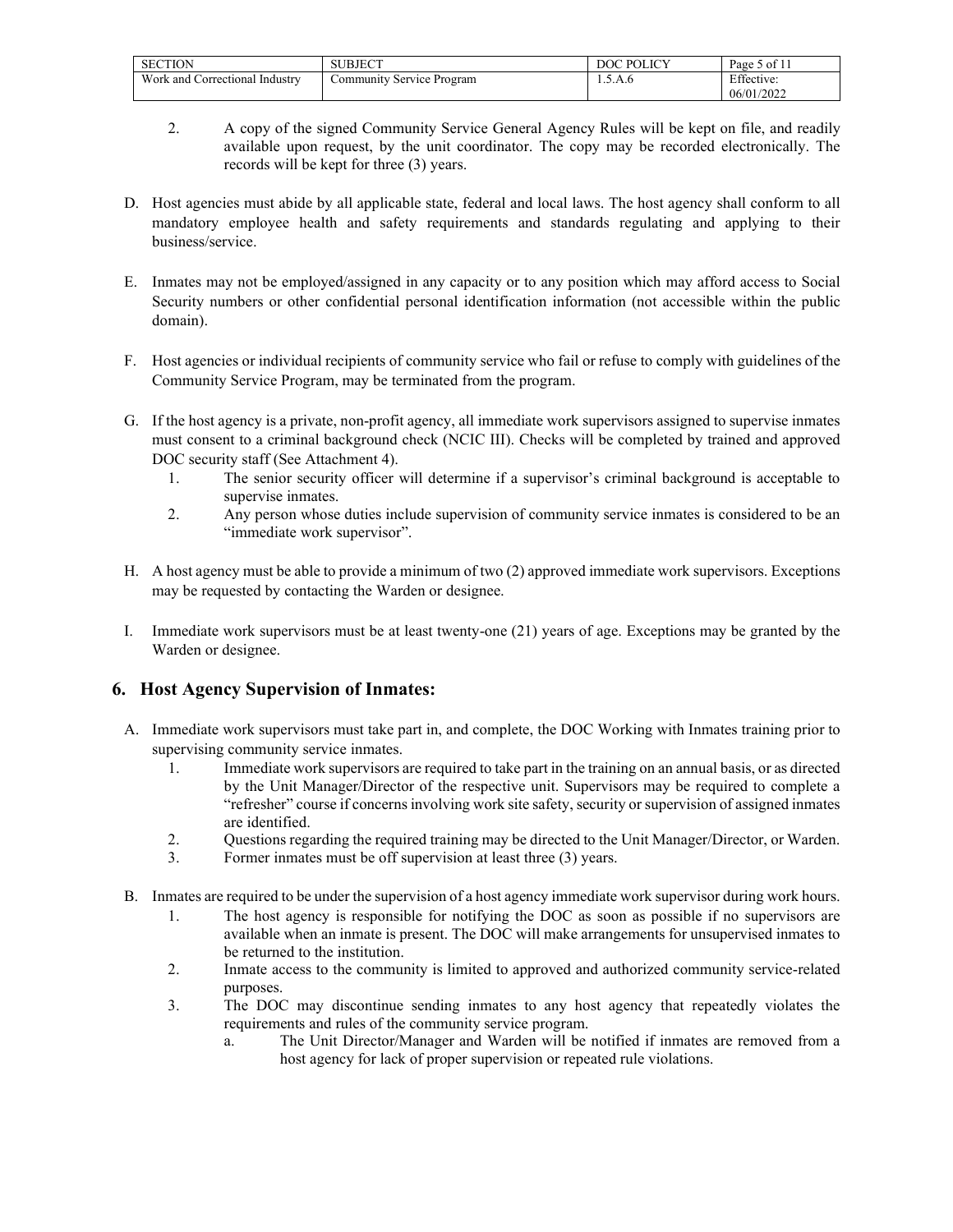| <b>SECTION</b>                      | <b>JBJECT</b>             | <b>DOC POLI</b><br>LICV | $\sim$ $\sim$<br>Page 6 of |
|-------------------------------------|---------------------------|-------------------------|----------------------------|
| Work and C<br>Correctional Industry | Community Service Program | 1.5.A.0                 | Effective:                 |
|                                     |                           |                         | 06/01/2022                 |

- C. Host agencies will provide inmates with proper supervision, tools, training, and safety equipment necessary to complete the work safely and efficiently. They will also document this training.
	- 1. Inmates may wear high visibility safety vests over their state issued shirt or jacket provided another garment with the marking of DOC or INMATE is visible.
- D. When it is determined impractical by the Warden or designee to transport inmates from a DOC facility to the host agency or work site, the host agency may be required to provide security, supervision, housing, and meals for inmates housed away from a DOC facility.
	- 1. These arrangements must be part of the original proposal and reviewed and approved by the Warden or designee.
- E. Immediate work supervisors must be aware of, and enforce to the best of their ability, the guidelines for inmate conduct outlined in the section on Inmate Restrictions in the Community Service Acknowledgment of Rules and Regulations (See Attachment 2).
	- 1. Immediate work supervisors will report violations of the community service rules and regulations to the respective control room or DOC contact person by the end of the workday in which the supervisor is made aware of the violation.
- F. Immediate work supervisors will conduct periodic checks of all inmates under their supervision.
	- 1. A minimum of two (2) direct, visual observations of working inmates is required in both the morning and afternoon of each workday. Following at least one of these checks, the CSW Supervisor will contact the DOC Control Room from where the assigned inmate came from to report the inmates are still present.
	- 2. In the event of a non-typical work schedule, a minimum of two (2) direct, visual observations of the inmate must take place during the first half of the inmate's work schedule, and a minimum of two (2) direct, visual observations during the second half of the inmate's work schedule.
	- 3. Additional direct, visual observation of the inmate(s) by the supervisor is strongly recommended and encouraged.
	- 4. Any person (an immediate work supervisor or host agency employer) who is responsible for the custody/supervision of a community service inmate, shall immediately report the unauthorized absence of an inmate to the DOC (See SDCL  $\S$  24-4-8). Checks must be done hourly on inmate workers.
- G. Immediate work supervisors will conduct an evaluation of the inmate's work performance and submit the Community Service Work Evaluation form and a record of hours worked, as directed, to the DOC (See Attachment 6).
	- 1. Inmate work hours shall consist of hours worked only. Inmates are not considered working when in transit to or from the work site, during break times, or any time when the inmate is not actively involved in their assigned duties.
	- 2. Inmates will be afforded a minimum of one day off per week (period of seven consecutive days).
	- 3. Inmates will not work more than one hundred eighty-five (185) hours per month, unless otherwise authorized by the DOC.
	- 4. Inmates will not receive paid vacation, holidays, or sick leave.
	- 5. Inmates are required to be back to housing unit by 11:30pm and 5:00am unless otherwise approved by the Warden.
- H. Any work-related accident, incident or unsafe condition involving a community service inmate must be documented in writing by the host agency and immediate work supervisor and reported to the DOC contact person. DOC staff will ensure the Office of Risk Management, appropriate DOC facility staff, and Warden or designee receive a copy of the report.
	- 1. The report is to be completed by using the Incident, Accident or Unsafe Condition form, which is located at https://boa.sd.gov/risk-management/accident-report-nonstatevehicle.aspx.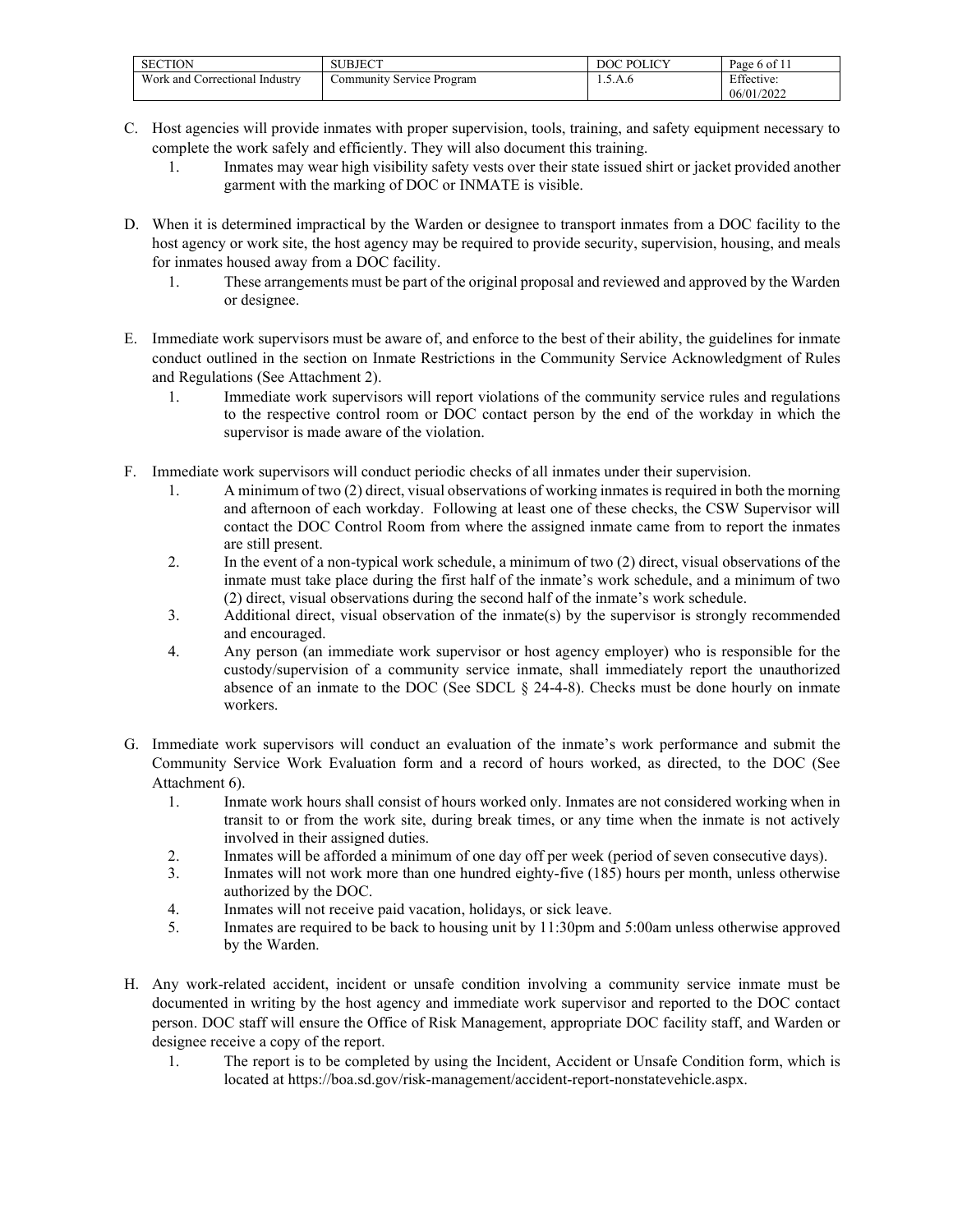| <b>SECTION</b>                         | <b>IDOT</b><br>$\sim$ BJEC. | <b>POLICY</b><br>DOC | ' of 11<br>Page |
|----------------------------------------|-----------------------------|----------------------|-----------------|
| Work and<br>. Industrv<br>_orrectional | Service Program<br>ommunity | 1.0.A.0              | Effective:      |
|                                        |                             |                      | 06/01/2022      |

- I. The host agency may be responsible for the costs of medical care provided to a community service inmate who is injured in the line of work while under the supervision of the host agency.
- J. The host agency is required to immediately notify the DOC when an immediate work supervisor has ended employment, or a new immediate work supervisor has been assigned to supervise inmates. The supervisor must have completed the required training prior to being assigned to supervise inmates. Host agencies must complete background check during annual training.
	- 1. The host agency will maintain and provide the DOC facility with a current and complete list of names and work telephone number and email address for its immediate work supervisors.
- K. The host agency will notify the DOC contact in advance any time an inmate under its supervision is expected to return to the DOC due to illness, injury, or when no supervisor is available to supervise the inmates. DOC must be notified immediately when there is a change in the inmate's work schedule.
- L. Host agency employees and immediate work supervisors will instruct inmates in a consistent and fair manner. Employees will avoid fraternization with inmates and over-personalization by not becoming personally involved with inmates.
- M. Discrimination or harassment of any inmate on the basis of race, color, religion, national origin, creed, gender, disability, age or other legally protected status or characteristic is expressly forbidden.
- N. No host agency employee (including immediate work supervisor) may become emotionally, romantically, financially, or sexually involved with an inmate. Consensual romantic, sexual, or dating relationships between employees/supervisors and inmates is strictly prohibited and must be immediately reported to the DOC. Any state employee who engages in sexual penetration with an inmate is guilty of a class 6 felony.
- O. It is the responsibility of the host agency or immediate work supervisor to promptly report any knowledge of misconduct by an inmate, including any violation of community service program rules, policies, or agreements. Reports documenting such information should be in writing or direct reported to the DOC contact.

### **7. DOC Responsibilities:**

- A. The DOC is responsible for providing initial and annual Working with Inmates training to community service partners and immediate work supervisors.
	- 1. The training curriculum and list of training attendees, to include the name of the agency or organization, will be kept on file or electronically recorded by the unit coordinator. Records will be retained for three (3) years, at which time the record may be destroyed.
- B. The DOC is generally responsible for costs associated with providing regular health care to inmates participating in the Community Service Program (See DOC policy 1.4.E.2 Inmate Medically Necessary Health Care), except for:
	- 1. Inmates on firefighting crews (medical care may be covered by the host agency).
	- 2. Cases wherein the host agency is deemed responsible for health care costs to treat an inmate, such as when an inmate is injured at the community service job site or while under the supervision of the host agency.
- C. The DOC will provide inmates in community service with state issued clothing and footwear. The DOC will provide necessary protective clothing/footwear and safety equipment to inmates assigned to community service projects directly supervised by the DOC.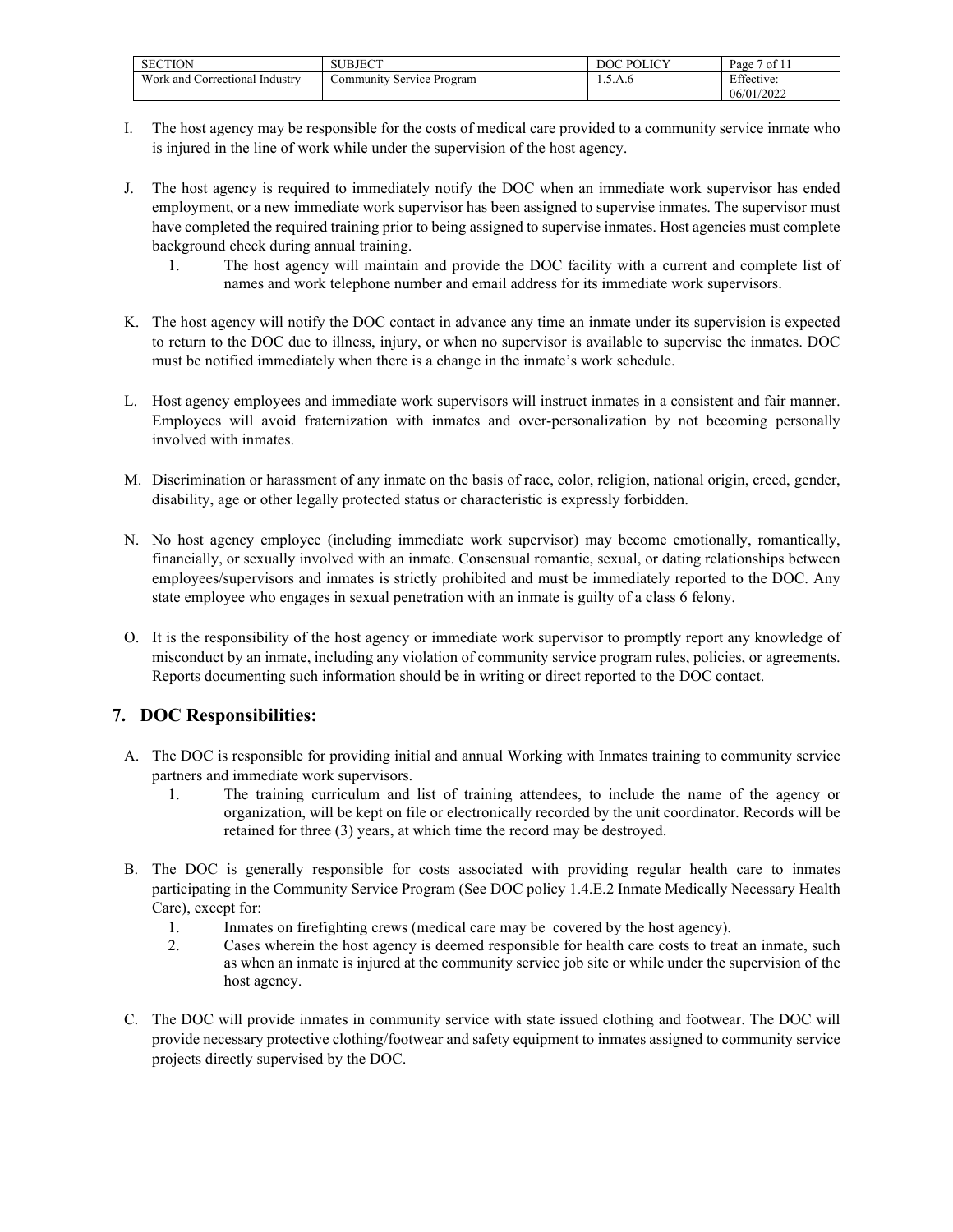| <b>SECTION</b>                         | SUBJECT                   | <b>POLICY</b><br>DOC | Page 8 of 11 |
|----------------------------------------|---------------------------|----------------------|--------------|
| Work and<br>. Industry<br>Correctional | Community Service Program | 1.J.A.0              | Effective:   |
|                                        |                           |                      | 06/01/2022   |

- D. The DOC will provide sack lunches/meals for inmates housed at DOC facilities who are transported from the facility to the host agency/job site, unless other arrangements are made. Inmates will receive meal breaks equivalent to other employees of the host agency.
- E. Designated DOC staff will contact each host agency at least monthly and conduct regular on-site visits to verify the safety, security, and supervision of the inmates assigned to the host agency. While on site, staff will contact the supervisor(s) and verify the location of the inmate(s). Host agency compliance with Community Service Program rules will be monitored.
	- 1. When an on-site visit of a host agency is completed, staff conducting the visit will complete and sign the Community Service Site Visit Summary Report (See Attachment 5).
	- 2. The report shall be forwarded to the host agency supervisor for review and signature.<br>The original signed report shall be electronically recorded or kent on file by the uni-
	- The original signed report shall be electronically recorded or kept on file by the unit coordinator. Records will be maintained for three (3) years at which time they may be destroyed. Copies of the report may be provided to the host agency immediate work supervisors. Copies will be scanned to the Warden or designee.
- F. The DOC maintains a zero-tolerance policy relating to all forms of sexual abuse or sexual harassment of inmates and will initiate and cooperate in the investigation and prosecution of anyone involved in prohibited acts against an inmate.
	- 1. The DOC will respond to all reports of sexual abuse or sexual harassment involving an inmate and take appropriate steps to protect the victim.

### **8. Transportation:**

- A. DOC or approved host agency staff may transport community service inmates.
	- 1. Inmates assigned community service will not be transported to the host agency site by the DOC when there is no travel advisory issued for the area. If safe, consideration may be given to host agencies with essential services requiring inmate labor.
	- 2. Community Service transporters must be of the same sex. Former inmates must be off supervision three (3) years.
- B. All host agency staff whose duties include transporting inmates must complete the DOC Working with Inmates training.
- C. Other means of transporting inmates to or from the work site/host agency must be approved in advance by the Warden or designee.
- D. Transporters who are not federal, state, or local government employees must be approved to transport community service inmates through completion of the Community Service Transportation Person form (See Attachment 7).

## **9. Emergency Procedures:**

- A. Inmates requiring emergency medical care while in the community will be directed to or transported to the nearest medical treatment facility. The respective Control Room or DOC contact person must be contacted as soon as possible.
	- 1. Serious injury or illness of a community service inmate that requires immediate medical attention, emergency treatment or hospitalization, will be reported in accordance with DOC policy 1.1.A.3 *Staff Reporting Information to DOC Administration and Office of Risk Management*.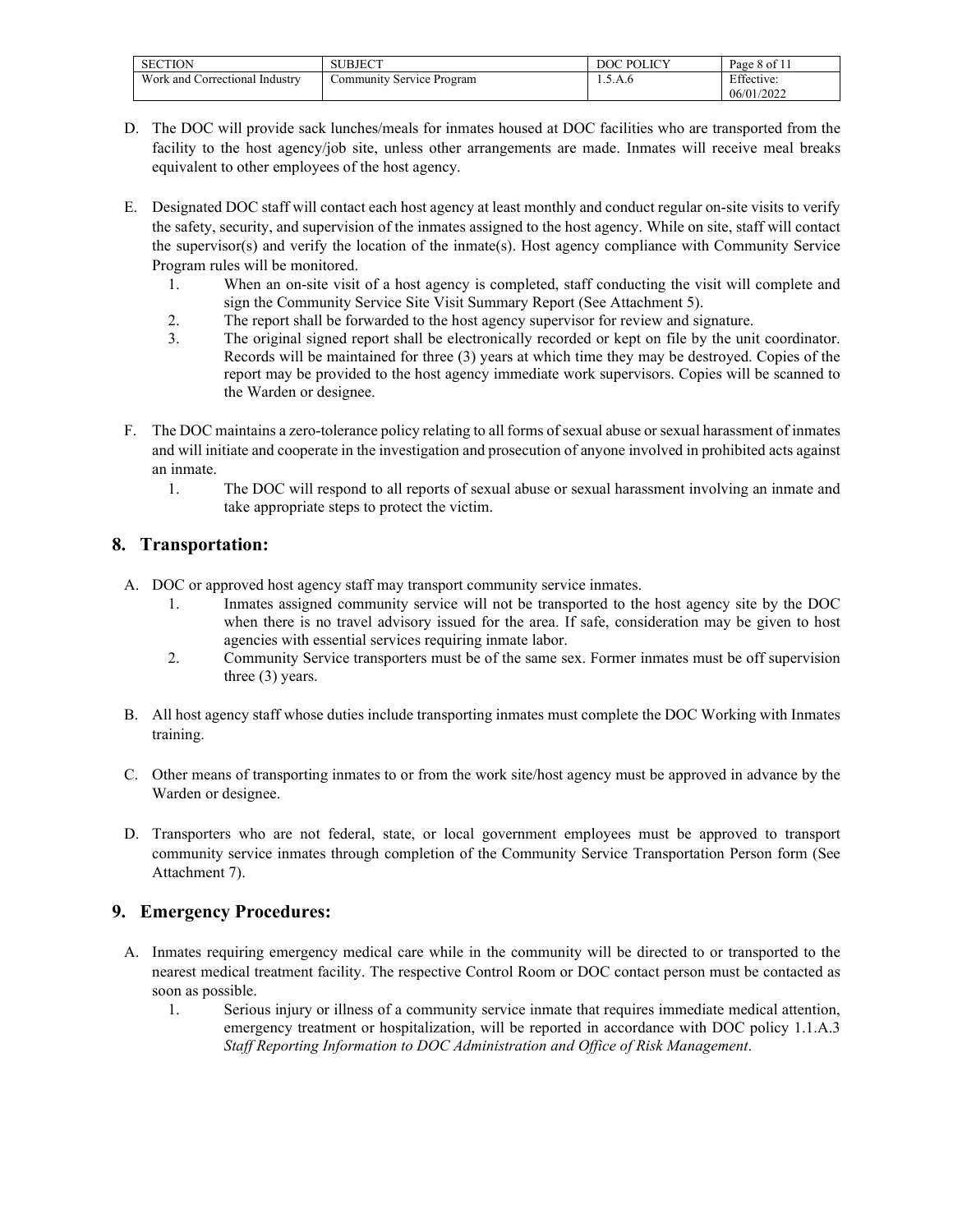| <b>SECTION</b>                       | SUBJECT<br>. J L. | <b>POLICY</b> | $^{\circ}$ 1<br>Page 9 of $l_1$ |
|--------------------------------------|-------------------|---------------|---------------------------------|
| Work and C.<br>Correctional Industry | Service Program   | 1.0.A.0       | $F^{\prime}$ 00<br>Effective:   |
|                                      |                   |               | 06/01/2022                      |

- B. Emergency response procedures shall be initiated immediately in accordance with the facility's Emergency Response Manual. Community Service supervisors have the responsibility to educate inmates under their supervision what emergency procedures entail regarding the area(s) they are assigned, i.e., if assigned to work in an office, what are the escape procedures in case of a fire; what is the plan in the event of a tornado, etc.
- C. DOC staff or immediate work supervisors who determine or have reason to believe an inmate has walked away, or who become aware of an inmate's unauthorized absence from their assigned work site/location must immediately report the walk-away/unauthorized absence to the respective DOC Control Room (See SDCL §  $24-4-7$ ).
	- 1. The Warden has authority to order the return of any community service inmate to DOC custody at any time and as they deem necessary (See SDCL § 24-4-8).
	- 2. If an inmate's location cannot be verified for a one (1) hour period, or the inmate fails to return to his/her housing unit from his/her work assignment within one (1) hour of his/her scheduled time of return and he/she has not received authorization from his/her unit staff for a late return, the inmate will be considered a walk-away.
	- 3. It is not necessary for staff to wait one (1) hour before initiating the Emergency Response steps if it is clear the inmate has walked away.
- D. Immediate work supervisors and/or other host agency staff should not attempt to physically restrain an inmate attempting to depart (walk away) from a vehicle transport or assigned work site.
- E. All confirmed escapes will be promptly reported to the Secretary of Corrections and the Warden in accordance with DOC policy 1.1.A.3 *Staff Reporting Information to DOC Administration and Office of Risk Management*.

# **V. RESPONSIBILITY**

The Wardens and designated staff assigned to oversee Community Service Programs are responsible for the enforcement and annual review of this policy.

# **VI. AUTHORITY**

A. SDCL §§ 22-24B-1, 22-24B-1 (1), 24-2-27, 24-2-30, 24-4-7, 24-4-8, 24-4-9.

# **VII. HISTORY**

May 2021 October 2019 February 2019 March 2018 December 2016 December 2015 December 2014 April 2014 January 2014 November 2012

# **ATTACHMENTS (PUBLISHED IN POLICYTECH UNLESS OTHERWISE NOTED)**

- 1. Community Service Acknowledgement of Rules
- 2. Community Service General Host Agency Rules
- 3. Inmate Computer Access Request
- 4. DOC Access Approval & DOC Release and Waiver of Liability
- 5. Community Service Site Visit Summary Report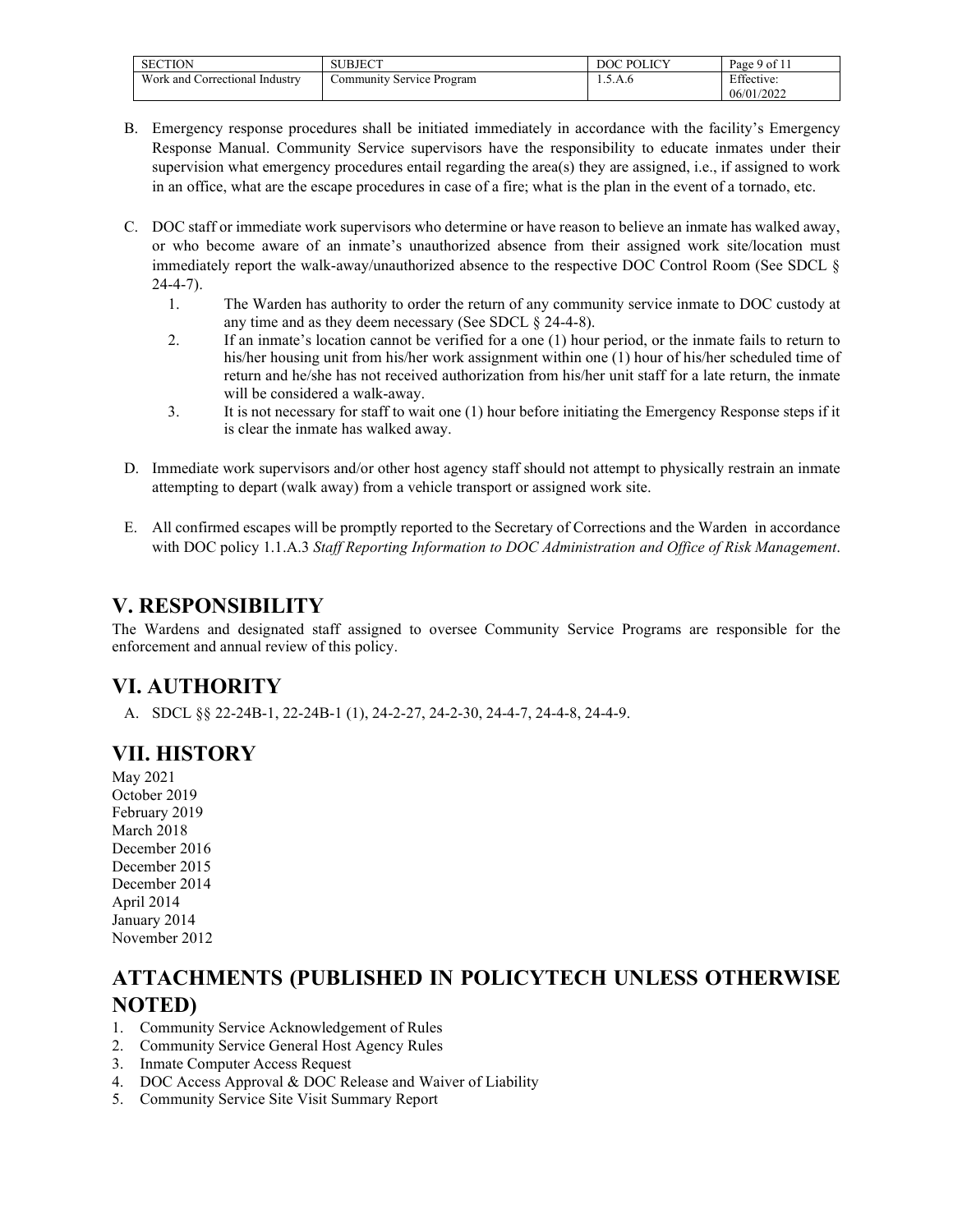| <b>SECTION</b>                 | SUBJECT           | <b>POLICY</b> | $10$ of $11$<br>Page          |
|--------------------------------|-------------------|---------------|-------------------------------|
| Work and Correctional Industry | ' Service Program | 1.0.A.0       | $F^{\prime}$ 00<br>Effective: |
|                                |                   |               | 06/01/2022                    |

- 6. Community Service Work Evaluation
- 7. Community Service Transportation Person
- 8. DOC Policy Implementation / Adjustments